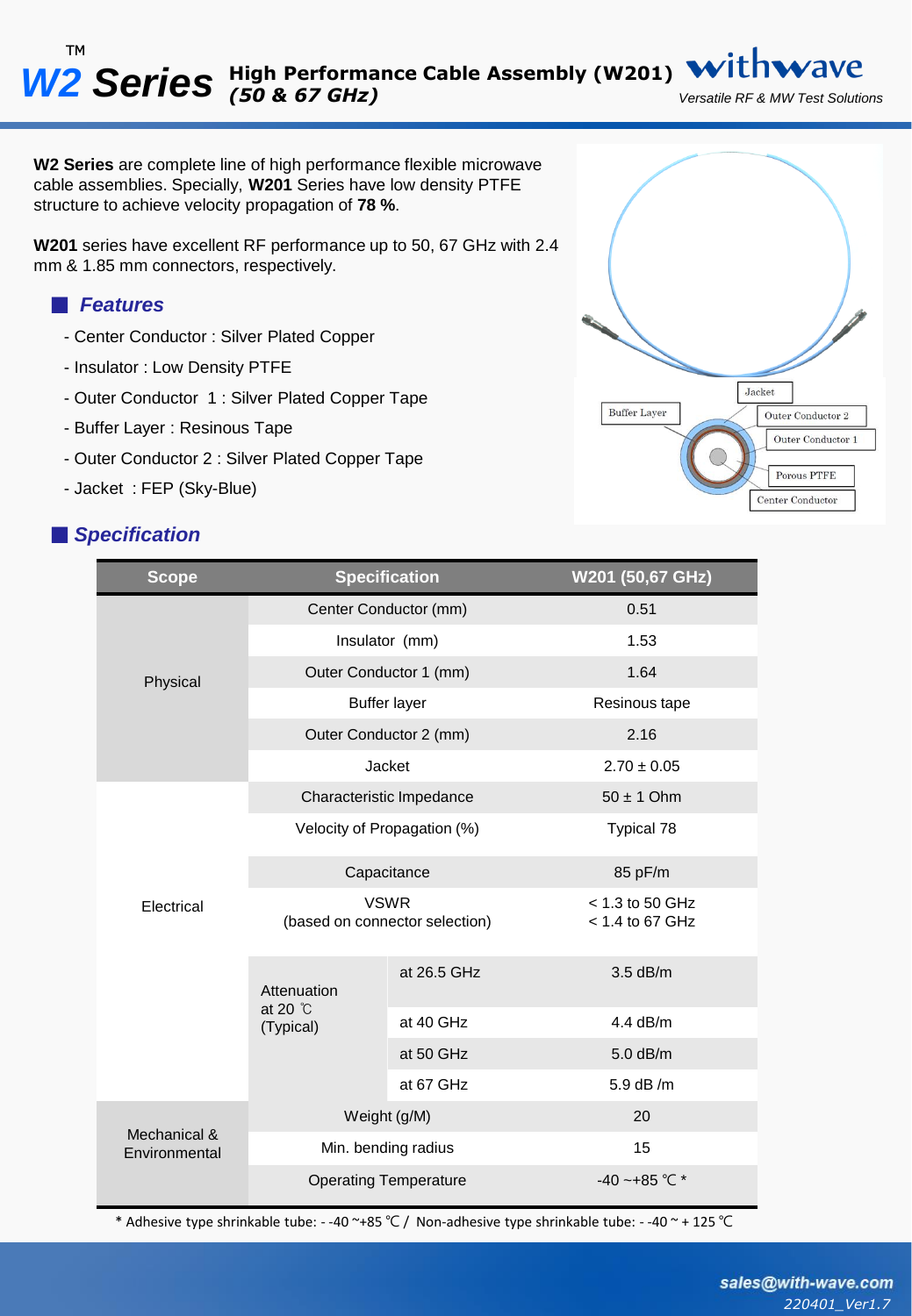## ■ *Test Result*

### **W201 cable assembly**

#### **Part No. : W201-2M12M1-1M**

- Frequency : 10 MHz to 50 GHz
- Connector : 2.4 mm (Male)
- Cable Length :1 meter





#### **Part No. : W201-2F12F1-1M**

- Frequency : 10 MHz to 50 GHz
- Connector : 2.4 mm (Female)
- Cable Length :1 meter



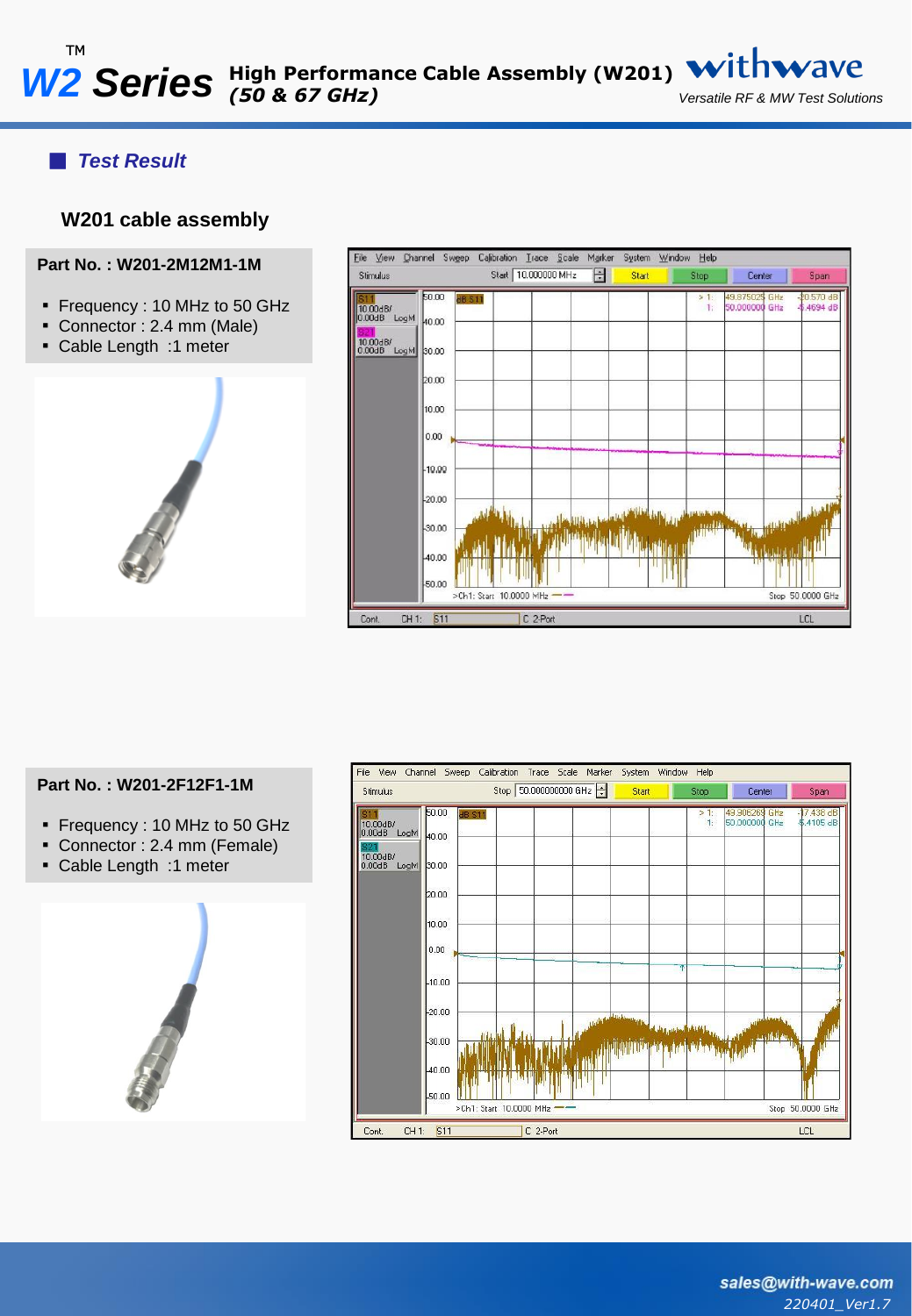# ■ *Test Result*

## **W201 cable assembly**

**Part No. : W201-VM1VM1-1M**

- Frequency : 10 MHz to 67 GHz
- Connector : 1.85 mm (Male)
- Cable Length :1 meter
- 





#### **Part No. : W201-VF1VF1-1M**

- Frequency : 10 MHz to 67 GHz
- Connector : 1.85 mm (Female)
- Cable Length :1 meter



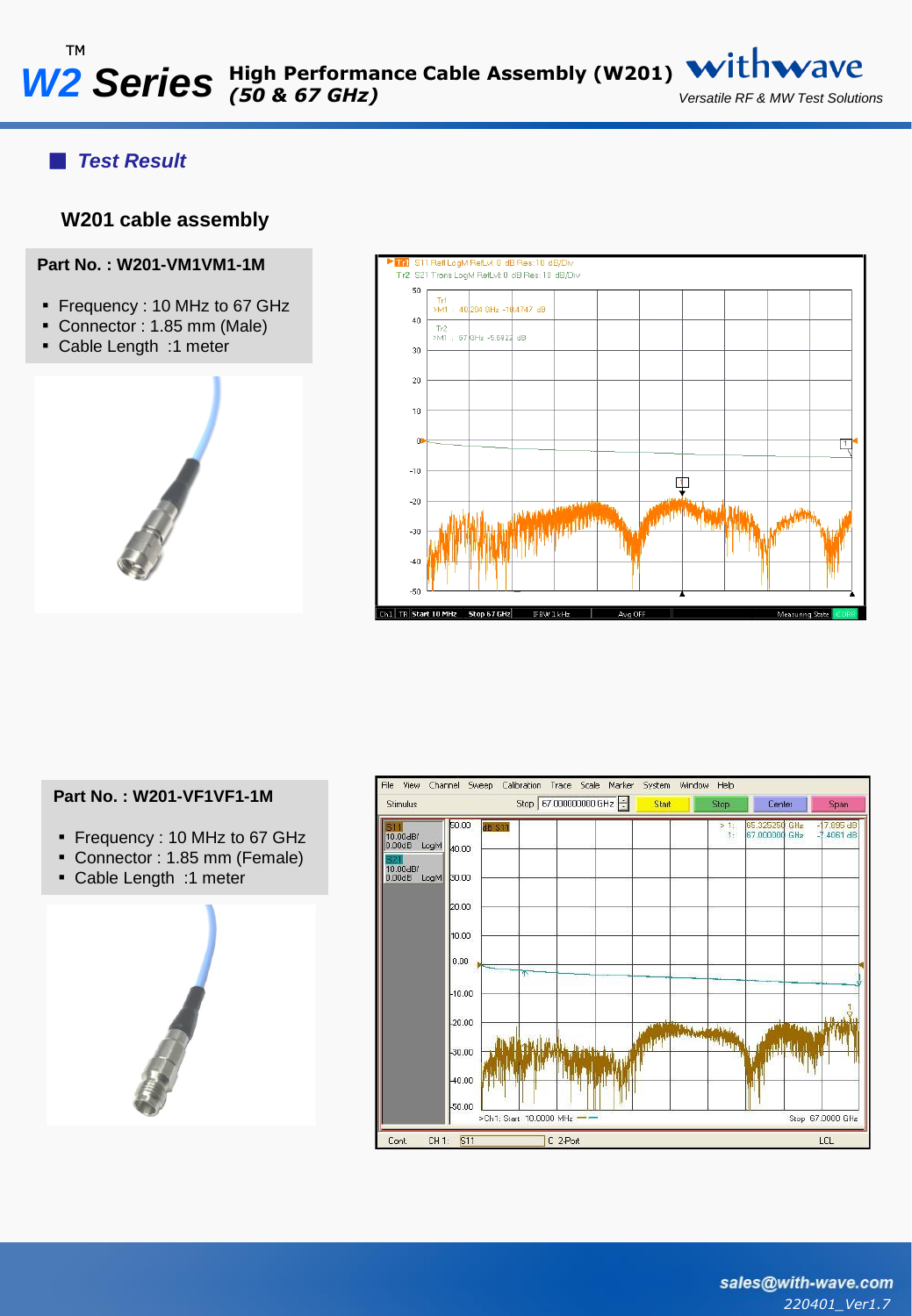